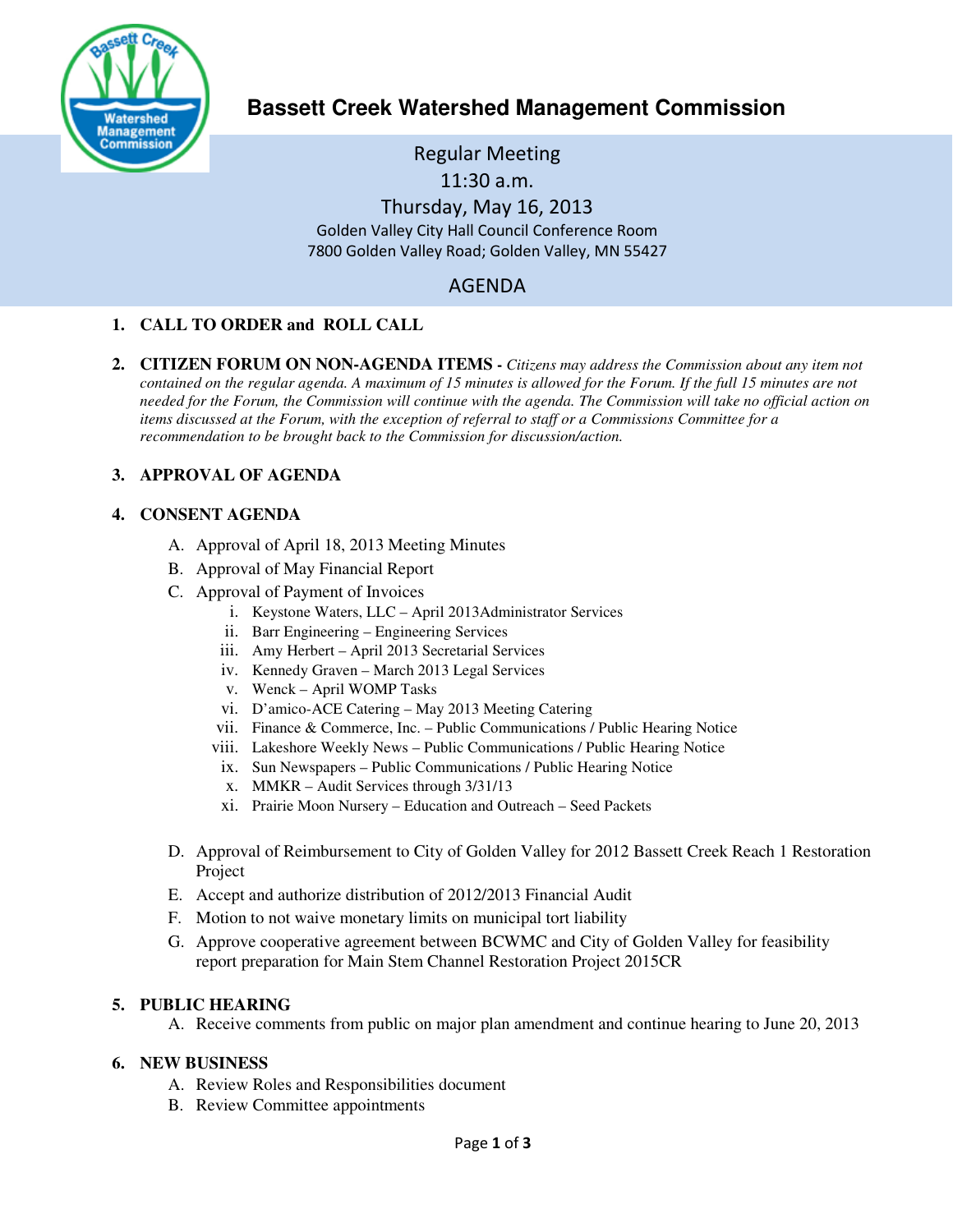- C. Consider reimbursement to Commissioners and volunteers for mileage to special events/meetings
- D. Review proposed 2014 budget
- E. TAC Recommendations
	- i. Appoint liaison to June  $6<sup>th</sup> TAC$  meeting
	- ii. Consider future TAC agenda items

#### **7. OLD BUSINESS**

- A. Receive Update on Next Generation Plan Development
	- i. Issues identified at small group mtgs and survey results (full document available online)
	- ii. Proposed schedule for Commission and TAC prioritizing issues/developing goals
	- iii. Review Tables 5-4 and5-5 of Draft Plan
	- iv. Update on preparation for watershed summit
- B. Review draft Response to Comments for Major Plan Amendment
- C. Consider additional expenditures for Wirth Lake Outlet Structure
- D. Update on Watershed Tour
- E. Update on JPA Amendment

#### **8. COMMUNICATIONS**

- A. Administrator's Report
- B. Chair
- C. Commissioners
- D. Committees
	- i. Budget Committee Meeting Notes
	- ii. Administrative Services Committee Meeting Notes
- E. Legal Counsel
- F. Engineer
	- i. Atlas 14 Memo and figures

# **9. INFORMATION ONLY (Information online only)**

- A. Upcoming Events and Notices
- B. Links to Water Related News Articles
- C. Grant Tracking Summary and Spreadsheet
- D. Met Council Storm Water Reuse Workshops
- E. Comments received by MPCA on Upper Mississippi River Bacteria TMDL

# 10. **ADJOURNMENT**

#### **Upcoming Meetings**

- **Monday, May 20<sup>th</sup>** Next Generation Plan Steering Committee Meeting 4:30 at Golden Valley City Hall
- **Tuesday, June 4th** Hennepin County Environment, Energy and Natural Resources Committee Meeting – 1:30 at Hennepin County Government Center
- **Thursday, June 6<sup>th</sup>** TAC meeting, 1:30 p.m. 3:00 p.m. at Golden Valley City Hall
- **Thursday, June 13th Bassett Creek Watershed Summit**  7:00 p.m.-Plymouth City Hall
- Monday June 24<sup>th</sup> Bassett Creek Watershed Tour 1:00 p.m. –leaving from Golden Valley City Hall